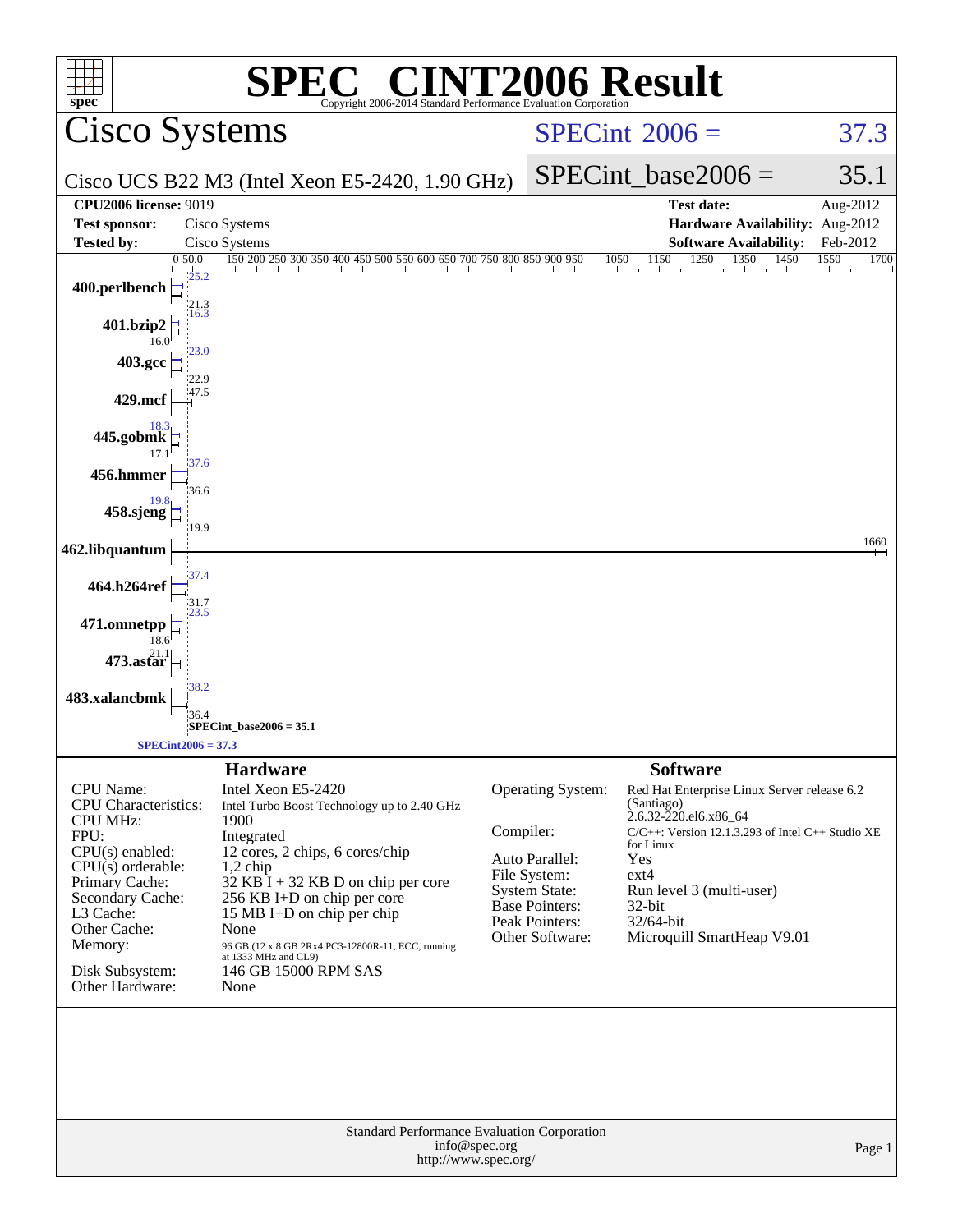

Cisco Systems

## $SPECint2006 = 37.3$  $SPECint2006 = 37.3$

Cisco UCS B22 M3 (Intel Xeon E5-2420, 1.90 GHz)

SPECint base2006 =  $35.1$ 

**[CPU2006 license:](http://www.spec.org/auto/cpu2006/Docs/result-fields.html#CPU2006license)** 9019 **[Test date:](http://www.spec.org/auto/cpu2006/Docs/result-fields.html#Testdate)** Aug-2012

**[Test sponsor:](http://www.spec.org/auto/cpu2006/Docs/result-fields.html#Testsponsor)** Cisco Systems **[Hardware Availability:](http://www.spec.org/auto/cpu2006/Docs/result-fields.html#HardwareAvailability)** Aug-2012 **[Tested by:](http://www.spec.org/auto/cpu2006/Docs/result-fields.html#Testedby)** Cisco Systems **[Software Availability:](http://www.spec.org/auto/cpu2006/Docs/result-fields.html#SoftwareAvailability)** Feb-2012

#### **[Results Table](http://www.spec.org/auto/cpu2006/Docs/result-fields.html#ResultsTable)**

|                  | <b>Base</b>    |       |                |              |                |              | <b>Peak</b>    |              |                |              |                |              |
|------------------|----------------|-------|----------------|--------------|----------------|--------------|----------------|--------------|----------------|--------------|----------------|--------------|
| <b>Benchmark</b> | <b>Seconds</b> | Ratio | <b>Seconds</b> | <b>Ratio</b> | <b>Seconds</b> | <b>Ratio</b> | <b>Seconds</b> | <b>Ratio</b> | <b>Seconds</b> | <b>Ratio</b> | <b>Seconds</b> | <b>Ratio</b> |
| 400.perlbench    | 458            | 21.3  | 457            | 21.4         | 459            | 21.3         | 388            | 25.2         | 389            | 25.1         | 388            | 25.2         |
| 401.bzip2        | 604            | 16.0  | 605            | 15.9         | 605            | 16.0         | <u>594</u>     | 16.3         | 595            | 16.2         | 593            | 16.3         |
| $403.\text{gcc}$ | 352            | 22.9  | 352            | 22.9         | 352            | 22.9         | 351            | 23.0         | 350            | 23.0         | 351            | 23.0         |
| $429$ mcf        | 192            | 47.5  | 190            | 48.0         | 192            | 47.4         | 192            | 47.5         | 190            | 48.0         | 192            | 47.4         |
| $445$ .gobmk     | 614            | 17.1  | 614            | 17.1         | 614            | 17.1         | 573            | 18.3         | 573            | 18.3         | 573            | 18.3         |
| $456.$ hmmer     | 255            | 36.6  | 255            | 36.6         | 255            | 36.6         | 248            | 37.6         | 248            | 37.6         | 248            | 37.6         |
| $458$ .sjeng     | 609            | 19.9  | 609            | 19.9         | 608            | 19.9         | 609            | 19.9         | 610            | 19.8         | 610            | <u>19.8</u>  |
| 462.libquantum   | 12.5           | 1660  | 12.3           | 1690         | 12.5           | 1660         | 12.5           | 1660         | 12.3           | 1690         | 12.5           | 1660         |
| 464.h264ref      | 698            | 31.7  | 695            | 31.9         | 701            | 31.6         | 582            | 38.1         | 594            | 37.2         | 592            | 37.4         |
| $ 471$ .omnetpp  | 335            | 18.6  | 336            | 18.6         | 336            | 18.6         | 265            | 23.5         | 265            | 23.5         | 267            | 23.4         |
| $473$ . astar    | 332            | 21.1  | 333            | 21.1         | 333            | 21.1         | 332            | 21.1         | 333            | <u>21.1</u>  | 333            | 21.1         |
| 483.xalancbmk    | 189            | 36.5  | 189            | 36.4         | 190            | 36.3         | 181            | 38.2         | 181            | 38.2         | 181            | 38.1         |

Results appear in the [order in which they were run.](http://www.spec.org/auto/cpu2006/Docs/result-fields.html#RunOrder) Bold underlined text [indicates a median measurement.](http://www.spec.org/auto/cpu2006/Docs/result-fields.html#Median)

#### **[Operating System Notes](http://www.spec.org/auto/cpu2006/Docs/result-fields.html#OperatingSystemNotes)**

Stack size set to unlimited using "ulimit -s unlimited"

#### **[Platform Notes](http://www.spec.org/auto/cpu2006/Docs/result-fields.html#PlatformNotes)**

 Sysinfo program /opt/cpu2006-1.2/config/sysinfo.rev6800 \$Rev: 6800 \$ \$Date:: 2011-10-11 #\$ 6f2ebdff5032aaa42e583f96b07f99d3 running on localhost.localdomain Fri Aug 17 20:56:55 2012

 This section contains SUT (System Under Test) info as seen by some common utilities. To remove or add to this section, see: <http://www.spec.org/cpu2006/Docs/config.html#sysinfo>

 From /proc/cpuinfo model name : Intel(R) Xeon(R) CPU E5-2420 0 @ 1.90GHz 2 "physical id"s (chips) 12 "processors" cores, siblings (Caution: counting these is hw and system dependent. The following excerpts from /proc/cpuinfo might not be reliable. Use with caution.) cpu cores : 6 siblings : 6 physical 0: cores 0 1 2 3 4 5 physical 1: cores 0 1 2 3 4 5 cache size : 15360 KB From /proc/meminfo MemTotal: 99008348 kB

Continued on next page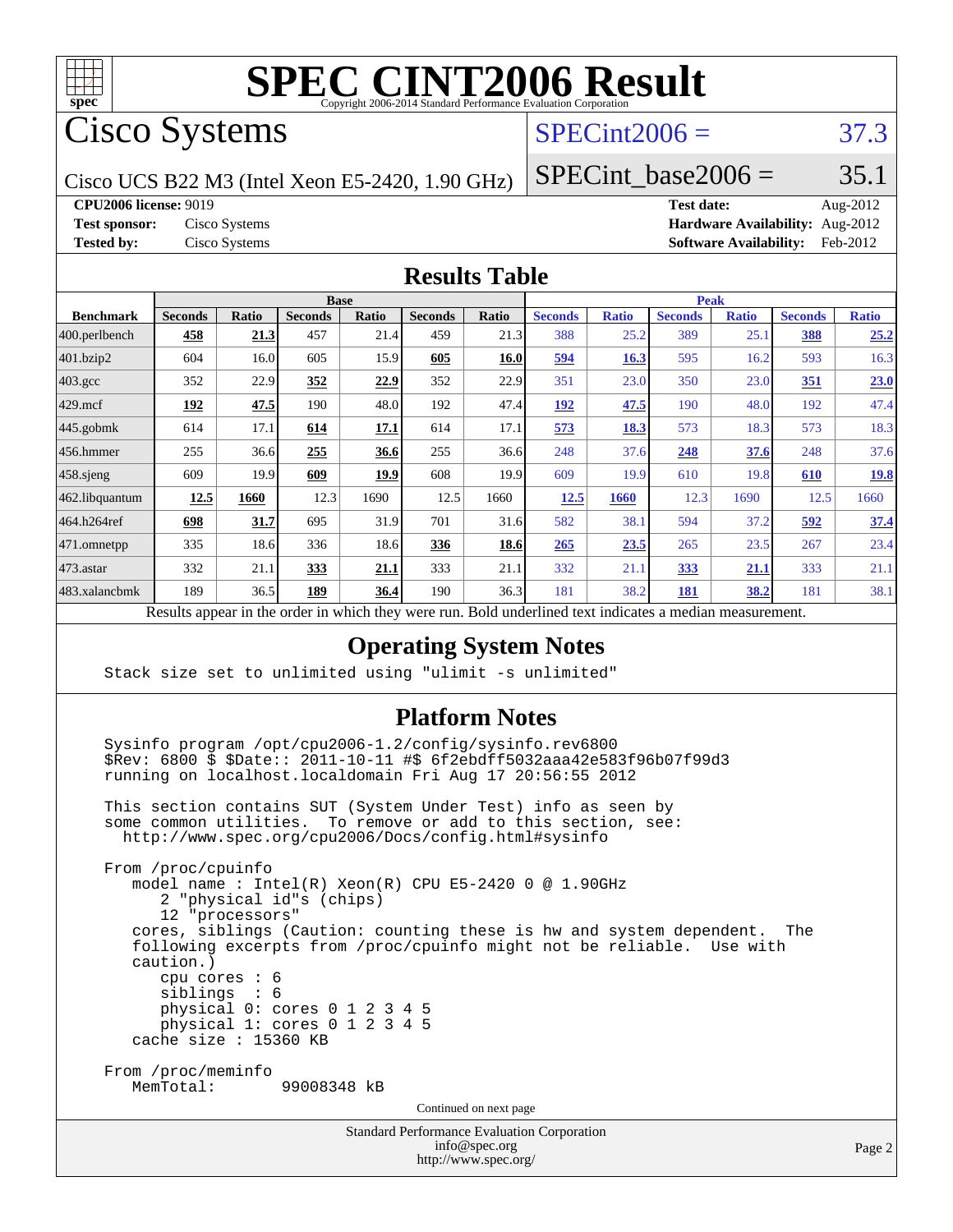| <b>SPEC CINT2006 Result</b><br>$spec*$<br>Copyright 2006-2014 Standard Performance Evaluation Corporation                                                                                                                                                                      |                                                                                                            |  |  |  |  |  |  |  |  |
|--------------------------------------------------------------------------------------------------------------------------------------------------------------------------------------------------------------------------------------------------------------------------------|------------------------------------------------------------------------------------------------------------|--|--|--|--|--|--|--|--|
| <b>Cisco Systems</b>                                                                                                                                                                                                                                                           | $SPECint2006 =$<br>37.3                                                                                    |  |  |  |  |  |  |  |  |
| Cisco UCS B22 M3 (Intel Xeon E5-2420, 1.90 GHz)                                                                                                                                                                                                                                | 35.1<br>$SPECint base2006 =$                                                                               |  |  |  |  |  |  |  |  |
| <b>CPU2006 license: 9019</b><br>Cisco Systems<br><b>Test sponsor:</b><br><b>Tested by:</b><br>Cisco Systems                                                                                                                                                                    | <b>Test date:</b><br>Aug-2012<br>Hardware Availability: Aug-2012<br><b>Software Availability:</b> Feb-2012 |  |  |  |  |  |  |  |  |
| <b>Platform Notes (Continued)</b>                                                                                                                                                                                                                                              |                                                                                                            |  |  |  |  |  |  |  |  |
| HugePages Total:<br>$\Omega$<br>2048 kB<br>Hugepagesize:                                                                                                                                                                                                                       |                                                                                                            |  |  |  |  |  |  |  |  |
| /usr/bin/lsb release -d<br>Red Hat Enterprise Linux Server release 6.2 (Santiago)                                                                                                                                                                                              |                                                                                                            |  |  |  |  |  |  |  |  |
| From /etc/*release* /etc/*version*<br>redhat-release: Red Hat Enterprise Linux Server release 6.2 (Santiago)<br>system-release: Red Hat Enterprise Linux Server release 6.2 (Santiago)<br>system-release-cpe: cpe:/o:redhat:enterprise_linux:6server:ga:server<br>uname $-a$ : |                                                                                                            |  |  |  |  |  |  |  |  |
| Linux localhost.localdomain 2.6.32-220.el6.x86_64 #1 SMP Wed Nov 9 08:03:13<br>EST 2011 x86_64 x86_64 x86_64 GNU/Linux                                                                                                                                                         |                                                                                                            |  |  |  |  |  |  |  |  |
| run-level 3 Aug 17 20:52                                                                                                                                                                                                                                                       |                                                                                                            |  |  |  |  |  |  |  |  |
| SPEC is set to: /opt/cpu2006-1.2<br>Filesystem<br>Size Used Avail Use% Mounted on<br>Type<br>/dev/sda1<br>134G 9.9G 118G<br>ext4<br>$8\frac{6}{6}$ /                                                                                                                           |                                                                                                            |  |  |  |  |  |  |  |  |
| Additional information from dmidecode:<br>Memory:<br>12x 0xCE00 M393B1K70DH0-YK0 8 GB 1600 MHz 2 rank                                                                                                                                                                          |                                                                                                            |  |  |  |  |  |  |  |  |
| (End of data from sysinfo program)                                                                                                                                                                                                                                             |                                                                                                            |  |  |  |  |  |  |  |  |
| <b>General Notes</b>                                                                                                                                                                                                                                                           |                                                                                                            |  |  |  |  |  |  |  |  |
| Environment variables set by runspec before the start of the run:<br>KMP_AFFINITY = "granularity=fine, scatter"<br>$LD_LIBRARY_PATH = "/opt/cpu2006-1.2/llbs/32://opt/cpu2006-1.2/libs/64"$<br>OMP NUM THREADS = "12"                                                          |                                                                                                            |  |  |  |  |  |  |  |  |

Intel HT Technology=disable Binaries compiled on a system with 2 X Intel Xeon E5-2690 CPU + 128 GB memory using RHEL 6.2 Transparent Huge Pages enabled with: echo always > /sys/kernel/mm/redhat\_transparent\_hugepage/enabled Filesystem page cache cleared with:<br>echo 1> /proc/sys/vm/drop\_cac /proc/sys/vm/drop\_caches

# **[Base Compiler Invocation](http://www.spec.org/auto/cpu2006/Docs/result-fields.html#BaseCompilerInvocation)**

[C benchmarks](http://www.spec.org/auto/cpu2006/Docs/result-fields.html#Cbenchmarks):  $\text{icc}$  -m64

[C++ benchmarks:](http://www.spec.org/auto/cpu2006/Docs/result-fields.html#CXXbenchmarks) [icpc -m64](http://www.spec.org/cpu2006/results/res2012q3/cpu2006-20120823-24302.flags.html#user_CXXbase_intel_icpc_64bit_fc66a5337ce925472a5c54ad6a0de310)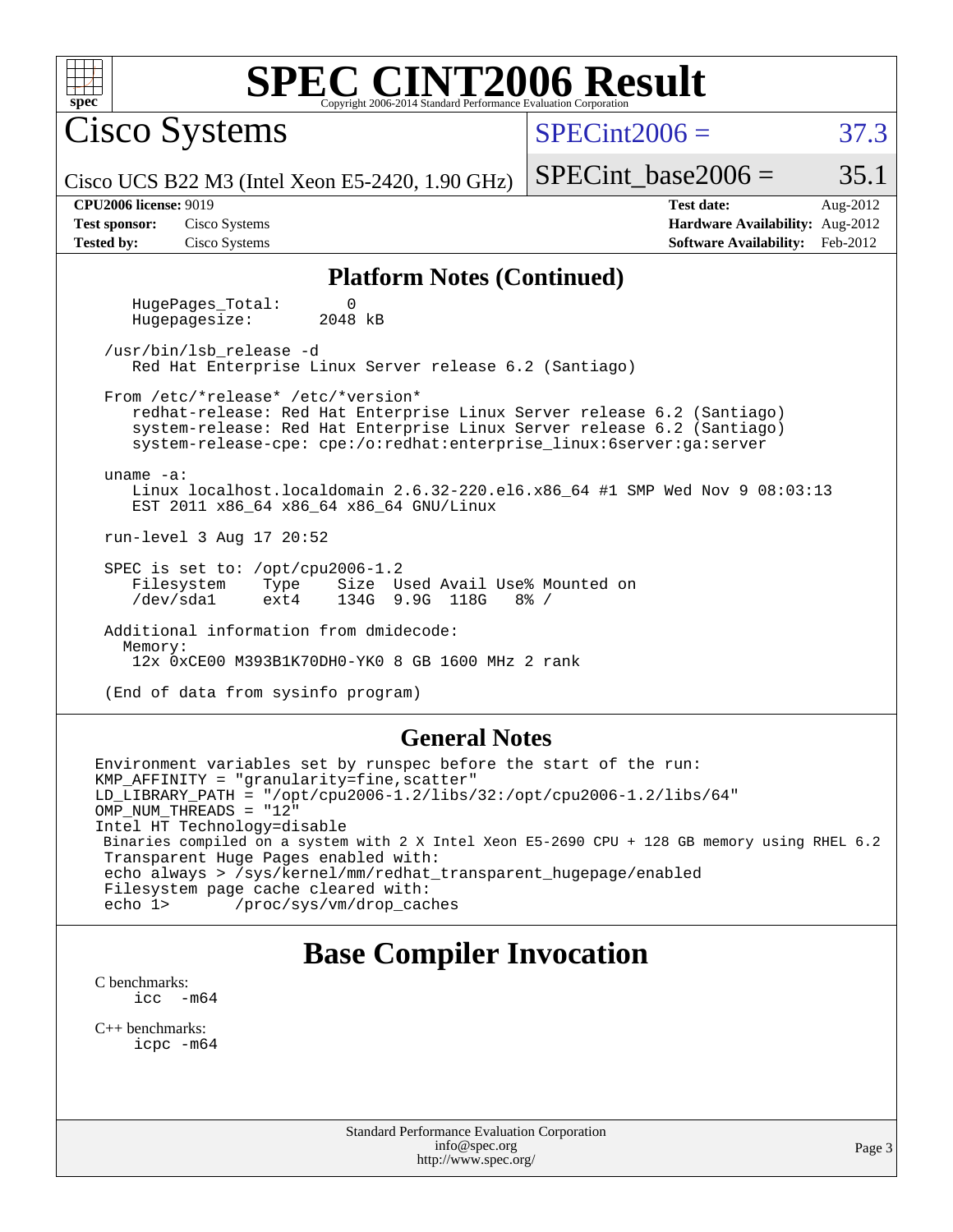

Cisco Systems

 $SPECint2006 = 37.3$  $SPECint2006 = 37.3$ 

Cisco UCS B22 M3 (Intel Xeon E5-2420, 1.90 GHz)

SPECint base2006 =  $35.1$ 

**[CPU2006 license:](http://www.spec.org/auto/cpu2006/Docs/result-fields.html#CPU2006license)** 9019 **[Test date:](http://www.spec.org/auto/cpu2006/Docs/result-fields.html#Testdate)** Aug-2012 **[Test sponsor:](http://www.spec.org/auto/cpu2006/Docs/result-fields.html#Testsponsor)** Cisco Systems **[Hardware Availability:](http://www.spec.org/auto/cpu2006/Docs/result-fields.html#HardwareAvailability)** Aug-2012 **[Tested by:](http://www.spec.org/auto/cpu2006/Docs/result-fields.html#Testedby)** Cisco Systems **[Software Availability:](http://www.spec.org/auto/cpu2006/Docs/result-fields.html#SoftwareAvailability)** Feb-2012

### **[Base Portability Flags](http://www.spec.org/auto/cpu2006/Docs/result-fields.html#BasePortabilityFlags)**

 400.perlbench: [-DSPEC\\_CPU\\_LP64](http://www.spec.org/cpu2006/results/res2012q3/cpu2006-20120823-24302.flags.html#b400.perlbench_basePORTABILITY_DSPEC_CPU_LP64) [-DSPEC\\_CPU\\_LINUX\\_X64](http://www.spec.org/cpu2006/results/res2012q3/cpu2006-20120823-24302.flags.html#b400.perlbench_baseCPORTABILITY_DSPEC_CPU_LINUX_X64) 401.bzip2: [-DSPEC\\_CPU\\_LP64](http://www.spec.org/cpu2006/results/res2012q3/cpu2006-20120823-24302.flags.html#suite_basePORTABILITY401_bzip2_DSPEC_CPU_LP64) 403.gcc: [-DSPEC\\_CPU\\_LP64](http://www.spec.org/cpu2006/results/res2012q3/cpu2006-20120823-24302.flags.html#suite_basePORTABILITY403_gcc_DSPEC_CPU_LP64) 429.mcf: [-DSPEC\\_CPU\\_LP64](http://www.spec.org/cpu2006/results/res2012q3/cpu2006-20120823-24302.flags.html#suite_basePORTABILITY429_mcf_DSPEC_CPU_LP64) 445.gobmk: [-DSPEC\\_CPU\\_LP64](http://www.spec.org/cpu2006/results/res2012q3/cpu2006-20120823-24302.flags.html#suite_basePORTABILITY445_gobmk_DSPEC_CPU_LP64) 456.hmmer: [-DSPEC\\_CPU\\_LP64](http://www.spec.org/cpu2006/results/res2012q3/cpu2006-20120823-24302.flags.html#suite_basePORTABILITY456_hmmer_DSPEC_CPU_LP64) 458.sjeng: [-DSPEC\\_CPU\\_LP64](http://www.spec.org/cpu2006/results/res2012q3/cpu2006-20120823-24302.flags.html#suite_basePORTABILITY458_sjeng_DSPEC_CPU_LP64) 462.libquantum: [-DSPEC\\_CPU\\_LP64](http://www.spec.org/cpu2006/results/res2012q3/cpu2006-20120823-24302.flags.html#suite_basePORTABILITY462_libquantum_DSPEC_CPU_LP64) [-DSPEC\\_CPU\\_LINUX](http://www.spec.org/cpu2006/results/res2012q3/cpu2006-20120823-24302.flags.html#b462.libquantum_baseCPORTABILITY_DSPEC_CPU_LINUX) 464.h264ref: [-DSPEC\\_CPU\\_LP64](http://www.spec.org/cpu2006/results/res2012q3/cpu2006-20120823-24302.flags.html#suite_basePORTABILITY464_h264ref_DSPEC_CPU_LP64) 471.omnetpp: [-DSPEC\\_CPU\\_LP64](http://www.spec.org/cpu2006/results/res2012q3/cpu2006-20120823-24302.flags.html#suite_basePORTABILITY471_omnetpp_DSPEC_CPU_LP64) 473.astar: [-DSPEC\\_CPU\\_LP64](http://www.spec.org/cpu2006/results/res2012q3/cpu2006-20120823-24302.flags.html#suite_basePORTABILITY473_astar_DSPEC_CPU_LP64) 483.xalancbmk: [-DSPEC\\_CPU\\_LP64](http://www.spec.org/cpu2006/results/res2012q3/cpu2006-20120823-24302.flags.html#suite_basePORTABILITY483_xalancbmk_DSPEC_CPU_LP64) [-DSPEC\\_CPU\\_LINUX](http://www.spec.org/cpu2006/results/res2012q3/cpu2006-20120823-24302.flags.html#b483.xalancbmk_baseCXXPORTABILITY_DSPEC_CPU_LINUX)

#### **[Base Optimization Flags](http://www.spec.org/auto/cpu2006/Docs/result-fields.html#BaseOptimizationFlags)**

[C benchmarks](http://www.spec.org/auto/cpu2006/Docs/result-fields.html#Cbenchmarks):

[-xSSE4.2](http://www.spec.org/cpu2006/results/res2012q3/cpu2006-20120823-24302.flags.html#user_CCbase_f-xSSE42_f91528193cf0b216347adb8b939d4107) [-ipo](http://www.spec.org/cpu2006/results/res2012q3/cpu2006-20120823-24302.flags.html#user_CCbase_f-ipo) [-O3](http://www.spec.org/cpu2006/results/res2012q3/cpu2006-20120823-24302.flags.html#user_CCbase_f-O3) [-no-prec-div](http://www.spec.org/cpu2006/results/res2012q3/cpu2006-20120823-24302.flags.html#user_CCbase_f-no-prec-div) [-parallel](http://www.spec.org/cpu2006/results/res2012q3/cpu2006-20120823-24302.flags.html#user_CCbase_f-parallel) [-opt-prefetch](http://www.spec.org/cpu2006/results/res2012q3/cpu2006-20120823-24302.flags.html#user_CCbase_f-opt-prefetch) [-auto-p32](http://www.spec.org/cpu2006/results/res2012q3/cpu2006-20120823-24302.flags.html#user_CCbase_f-auto-p32)

[C++ benchmarks:](http://www.spec.org/auto/cpu2006/Docs/result-fields.html#CXXbenchmarks)

[-xSSE4.2](http://www.spec.org/cpu2006/results/res2012q3/cpu2006-20120823-24302.flags.html#user_CXXbase_f-xSSE42_f91528193cf0b216347adb8b939d4107) [-ipo](http://www.spec.org/cpu2006/results/res2012q3/cpu2006-20120823-24302.flags.html#user_CXXbase_f-ipo) [-O3](http://www.spec.org/cpu2006/results/res2012q3/cpu2006-20120823-24302.flags.html#user_CXXbase_f-O3) [-no-prec-div](http://www.spec.org/cpu2006/results/res2012q3/cpu2006-20120823-24302.flags.html#user_CXXbase_f-no-prec-div) [-opt-prefetch](http://www.spec.org/cpu2006/results/res2012q3/cpu2006-20120823-24302.flags.html#user_CXXbase_f-opt-prefetch) [-auto-p32](http://www.spec.org/cpu2006/results/res2012q3/cpu2006-20120823-24302.flags.html#user_CXXbase_f-auto-p32) [-Wl,-z,muldefs](http://www.spec.org/cpu2006/results/res2012q3/cpu2006-20120823-24302.flags.html#user_CXXbase_link_force_multiple1_74079c344b956b9658436fd1b6dd3a8a) [-L/smartheap -lsmartheap64](http://www.spec.org/cpu2006/results/res2012q3/cpu2006-20120823-24302.flags.html#user_CXXbase_SmartHeap64_5e654037dadeae1fe403ab4b4466e60b)

#### **[Base Other Flags](http://www.spec.org/auto/cpu2006/Docs/result-fields.html#BaseOtherFlags)**

[C benchmarks](http://www.spec.org/auto/cpu2006/Docs/result-fields.html#Cbenchmarks):

403.gcc: [-Dalloca=\\_alloca](http://www.spec.org/cpu2006/results/res2012q3/cpu2006-20120823-24302.flags.html#b403.gcc_baseEXTRA_CFLAGS_Dalloca_be3056838c12de2578596ca5467af7f3)

### **[Peak Compiler Invocation](http://www.spec.org/auto/cpu2006/Docs/result-fields.html#PeakCompilerInvocation)**

[C benchmarks \(except as noted below\)](http://www.spec.org/auto/cpu2006/Docs/result-fields.html#Cbenchmarksexceptasnotedbelow):

[icc -m64](http://www.spec.org/cpu2006/results/res2012q3/cpu2006-20120823-24302.flags.html#user_CCpeak_intel_icc_64bit_f346026e86af2a669e726fe758c88044)

400.perlbench: [icc -m32](http://www.spec.org/cpu2006/results/res2012q3/cpu2006-20120823-24302.flags.html#user_peakCCLD400_perlbench_intel_icc_a6a621f8d50482236b970c6ac5f55f93)

445.gobmk: [icc -m32](http://www.spec.org/cpu2006/results/res2012q3/cpu2006-20120823-24302.flags.html#user_peakCCLD445_gobmk_intel_icc_a6a621f8d50482236b970c6ac5f55f93)

464.h264ref: [icc -m32](http://www.spec.org/cpu2006/results/res2012q3/cpu2006-20120823-24302.flags.html#user_peakCCLD464_h264ref_intel_icc_a6a621f8d50482236b970c6ac5f55f93)

[C++ benchmarks \(except as noted below\):](http://www.spec.org/auto/cpu2006/Docs/result-fields.html#CXXbenchmarksexceptasnotedbelow) [icpc -m32](http://www.spec.org/cpu2006/results/res2012q3/cpu2006-20120823-24302.flags.html#user_CXXpeak_intel_icpc_4e5a5ef1a53fd332b3c49e69c3330699)

473.astar: [icpc -m64](http://www.spec.org/cpu2006/results/res2012q3/cpu2006-20120823-24302.flags.html#user_peakCXXLD473_astar_intel_icpc_64bit_fc66a5337ce925472a5c54ad6a0de310)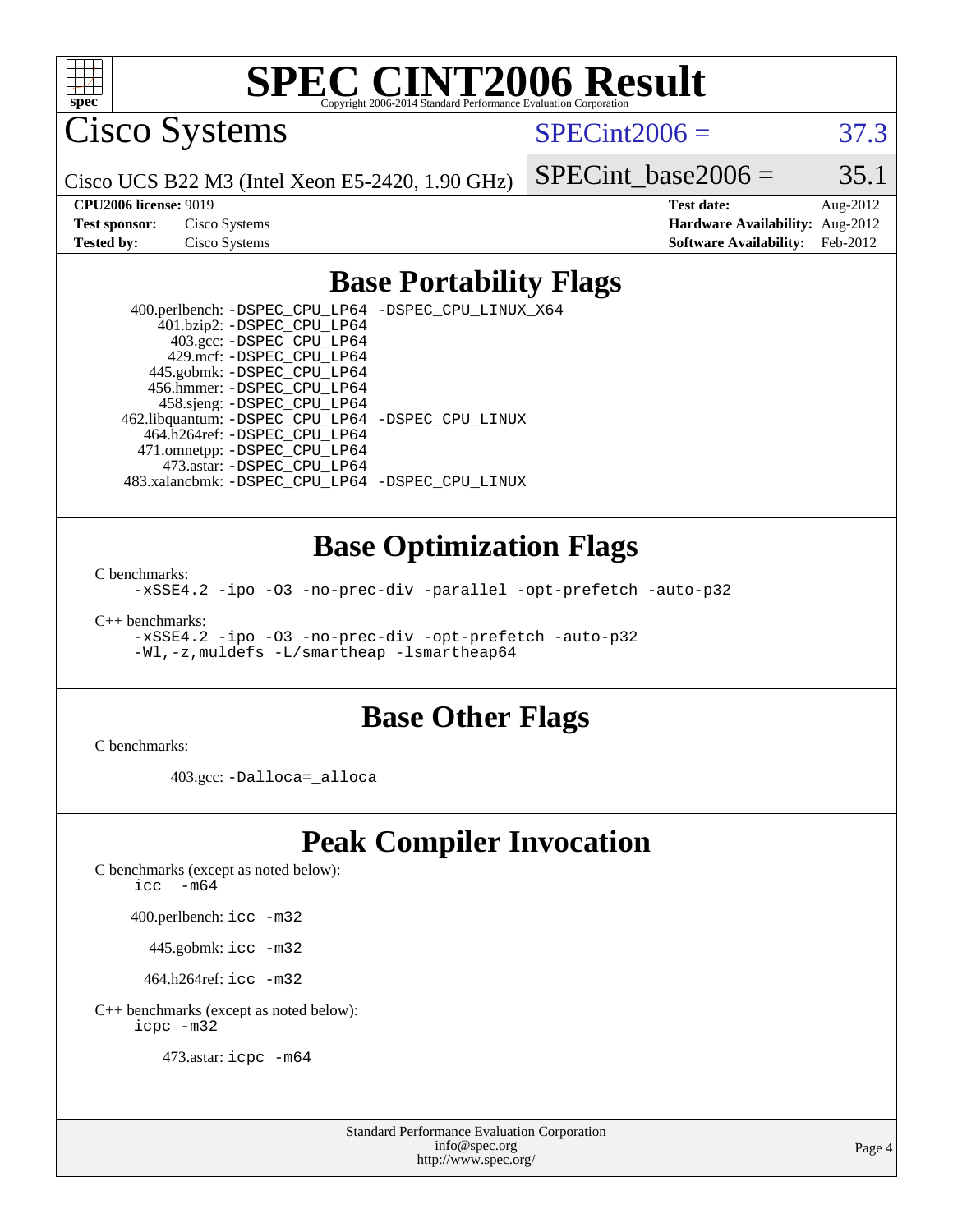

Cisco Systems

 $SPECint2006 = 37.3$  $SPECint2006 = 37.3$ 

Cisco UCS B22 M3 (Intel Xeon E5-2420, 1.90 GHz)

SPECint base2006 =  $35.1$ 

**[CPU2006 license:](http://www.spec.org/auto/cpu2006/Docs/result-fields.html#CPU2006license)** 9019 **[Test date:](http://www.spec.org/auto/cpu2006/Docs/result-fields.html#Testdate)** Aug-2012 **[Test sponsor:](http://www.spec.org/auto/cpu2006/Docs/result-fields.html#Testsponsor)** Cisco Systems **[Hardware Availability:](http://www.spec.org/auto/cpu2006/Docs/result-fields.html#HardwareAvailability)** Aug-2012 **[Tested by:](http://www.spec.org/auto/cpu2006/Docs/result-fields.html#Testedby)** Cisco Systems **[Software Availability:](http://www.spec.org/auto/cpu2006/Docs/result-fields.html#SoftwareAvailability)** Feb-2012

### **[Peak Portability Flags](http://www.spec.org/auto/cpu2006/Docs/result-fields.html#PeakPortabilityFlags)**

 400.perlbench: [-DSPEC\\_CPU\\_LINUX\\_IA32](http://www.spec.org/cpu2006/results/res2012q3/cpu2006-20120823-24302.flags.html#b400.perlbench_peakCPORTABILITY_DSPEC_CPU_LINUX_IA32) 401.bzip2: [-DSPEC\\_CPU\\_LP64](http://www.spec.org/cpu2006/results/res2012q3/cpu2006-20120823-24302.flags.html#suite_peakPORTABILITY401_bzip2_DSPEC_CPU_LP64) 403.gcc: [-DSPEC\\_CPU\\_LP64](http://www.spec.org/cpu2006/results/res2012q3/cpu2006-20120823-24302.flags.html#suite_peakPORTABILITY403_gcc_DSPEC_CPU_LP64) 429.mcf: [-DSPEC\\_CPU\\_LP64](http://www.spec.org/cpu2006/results/res2012q3/cpu2006-20120823-24302.flags.html#suite_peakPORTABILITY429_mcf_DSPEC_CPU_LP64) 456.hmmer: [-DSPEC\\_CPU\\_LP64](http://www.spec.org/cpu2006/results/res2012q3/cpu2006-20120823-24302.flags.html#suite_peakPORTABILITY456_hmmer_DSPEC_CPU_LP64) 458.sjeng: [-DSPEC\\_CPU\\_LP64](http://www.spec.org/cpu2006/results/res2012q3/cpu2006-20120823-24302.flags.html#suite_peakPORTABILITY458_sjeng_DSPEC_CPU_LP64) 462.libquantum: [-DSPEC\\_CPU\\_LP64](http://www.spec.org/cpu2006/results/res2012q3/cpu2006-20120823-24302.flags.html#suite_peakPORTABILITY462_libquantum_DSPEC_CPU_LP64) [-DSPEC\\_CPU\\_LINUX](http://www.spec.org/cpu2006/results/res2012q3/cpu2006-20120823-24302.flags.html#b462.libquantum_peakCPORTABILITY_DSPEC_CPU_LINUX) 473.astar: [-DSPEC\\_CPU\\_LP64](http://www.spec.org/cpu2006/results/res2012q3/cpu2006-20120823-24302.flags.html#suite_peakPORTABILITY473_astar_DSPEC_CPU_LP64) 483.xalancbmk: [-DSPEC\\_CPU\\_LINUX](http://www.spec.org/cpu2006/results/res2012q3/cpu2006-20120823-24302.flags.html#b483.xalancbmk_peakCXXPORTABILITY_DSPEC_CPU_LINUX)

## **[Peak Optimization Flags](http://www.spec.org/auto/cpu2006/Docs/result-fields.html#PeakOptimizationFlags)**

[C benchmarks](http://www.spec.org/auto/cpu2006/Docs/result-fields.html#Cbenchmarks):

 400.perlbench: [-xSSE4.2](http://www.spec.org/cpu2006/results/res2012q3/cpu2006-20120823-24302.flags.html#user_peakPASS2_CFLAGSPASS2_LDCFLAGS400_perlbench_f-xSSE42_f91528193cf0b216347adb8b939d4107)(pass 2) [-prof-gen](http://www.spec.org/cpu2006/results/res2012q3/cpu2006-20120823-24302.flags.html#user_peakPASS1_CFLAGSPASS1_LDCFLAGS400_perlbench_prof_gen_e43856698f6ca7b7e442dfd80e94a8fc)(pass 1) [-ipo](http://www.spec.org/cpu2006/results/res2012q3/cpu2006-20120823-24302.flags.html#user_peakPASS2_CFLAGSPASS2_LDCFLAGS400_perlbench_f-ipo)(pass 2) [-O3](http://www.spec.org/cpu2006/results/res2012q3/cpu2006-20120823-24302.flags.html#user_peakPASS2_CFLAGSPASS2_LDCFLAGS400_perlbench_f-O3)(pass 2) [-no-prec-div](http://www.spec.org/cpu2006/results/res2012q3/cpu2006-20120823-24302.flags.html#user_peakPASS2_CFLAGSPASS2_LDCFLAGS400_perlbench_f-no-prec-div)(pass 2) [-prof-use](http://www.spec.org/cpu2006/results/res2012q3/cpu2006-20120823-24302.flags.html#user_peakPASS2_CFLAGSPASS2_LDCFLAGS400_perlbench_prof_use_bccf7792157ff70d64e32fe3e1250b55)(pass 2) [-opt-prefetch](http://www.spec.org/cpu2006/results/res2012q3/cpu2006-20120823-24302.flags.html#user_peakCOPTIMIZE400_perlbench_f-opt-prefetch) [-ansi-alias](http://www.spec.org/cpu2006/results/res2012q3/cpu2006-20120823-24302.flags.html#user_peakCOPTIMIZE400_perlbench_f-ansi-alias) 401.bzip2: [-xSSE4.2](http://www.spec.org/cpu2006/results/res2012q3/cpu2006-20120823-24302.flags.html#user_peakPASS2_CFLAGSPASS2_LDCFLAGS401_bzip2_f-xSSE42_f91528193cf0b216347adb8b939d4107)(pass 2) [-prof-gen](http://www.spec.org/cpu2006/results/res2012q3/cpu2006-20120823-24302.flags.html#user_peakPASS1_CFLAGSPASS1_LDCFLAGS401_bzip2_prof_gen_e43856698f6ca7b7e442dfd80e94a8fc)(pass 1) [-ipo](http://www.spec.org/cpu2006/results/res2012q3/cpu2006-20120823-24302.flags.html#user_peakPASS2_CFLAGSPASS2_LDCFLAGS401_bzip2_f-ipo)(pass 2) [-O3](http://www.spec.org/cpu2006/results/res2012q3/cpu2006-20120823-24302.flags.html#user_peakPASS2_CFLAGSPASS2_LDCFLAGS401_bzip2_f-O3)(pass 2) [-no-prec-div](http://www.spec.org/cpu2006/results/res2012q3/cpu2006-20120823-24302.flags.html#user_peakCOPTIMIZEPASS2_CFLAGSPASS2_LDCFLAGS401_bzip2_f-no-prec-div) [-prof-use](http://www.spec.org/cpu2006/results/res2012q3/cpu2006-20120823-24302.flags.html#user_peakPASS2_CFLAGSPASS2_LDCFLAGS401_bzip2_prof_use_bccf7792157ff70d64e32fe3e1250b55)(pass 2) [-auto-ilp32](http://www.spec.org/cpu2006/results/res2012q3/cpu2006-20120823-24302.flags.html#user_peakCOPTIMIZE401_bzip2_f-auto-ilp32) [-opt-prefetch](http://www.spec.org/cpu2006/results/res2012q3/cpu2006-20120823-24302.flags.html#user_peakCOPTIMIZE401_bzip2_f-opt-prefetch) [-ansi-alias](http://www.spec.org/cpu2006/results/res2012q3/cpu2006-20120823-24302.flags.html#user_peakCOPTIMIZE401_bzip2_f-ansi-alias) 403.gcc: [-xSSE4.2](http://www.spec.org/cpu2006/results/res2012q3/cpu2006-20120823-24302.flags.html#user_peakCOPTIMIZE403_gcc_f-xSSE42_f91528193cf0b216347adb8b939d4107) [-ipo](http://www.spec.org/cpu2006/results/res2012q3/cpu2006-20120823-24302.flags.html#user_peakCOPTIMIZE403_gcc_f-ipo) [-O3](http://www.spec.org/cpu2006/results/res2012q3/cpu2006-20120823-24302.flags.html#user_peakCOPTIMIZE403_gcc_f-O3) [-no-prec-div](http://www.spec.org/cpu2006/results/res2012q3/cpu2006-20120823-24302.flags.html#user_peakCOPTIMIZE403_gcc_f-no-prec-div) [-inline-calloc](http://www.spec.org/cpu2006/results/res2012q3/cpu2006-20120823-24302.flags.html#user_peakCOPTIMIZE403_gcc_f-inline-calloc) [-opt-malloc-options=3](http://www.spec.org/cpu2006/results/res2012q3/cpu2006-20120823-24302.flags.html#user_peakCOPTIMIZE403_gcc_f-opt-malloc-options_13ab9b803cf986b4ee62f0a5998c2238) [-auto-ilp32](http://www.spec.org/cpu2006/results/res2012q3/cpu2006-20120823-24302.flags.html#user_peakCOPTIMIZE403_gcc_f-auto-ilp32)  $429$ .mcf: basepeak = yes 445.gobmk: [-xSSE4.2](http://www.spec.org/cpu2006/results/res2012q3/cpu2006-20120823-24302.flags.html#user_peakPASS2_CFLAGSPASS2_LDCFLAGS445_gobmk_f-xSSE42_f91528193cf0b216347adb8b939d4107)(pass 2) [-prof-gen](http://www.spec.org/cpu2006/results/res2012q3/cpu2006-20120823-24302.flags.html#user_peakPASS1_CFLAGSPASS1_LDCFLAGS445_gobmk_prof_gen_e43856698f6ca7b7e442dfd80e94a8fc)(pass 1) [-prof-use](http://www.spec.org/cpu2006/results/res2012q3/cpu2006-20120823-24302.flags.html#user_peakPASS2_CFLAGSPASS2_LDCFLAGS445_gobmk_prof_use_bccf7792157ff70d64e32fe3e1250b55)(pass 2) [-ansi-alias](http://www.spec.org/cpu2006/results/res2012q3/cpu2006-20120823-24302.flags.html#user_peakCOPTIMIZE445_gobmk_f-ansi-alias) 456.hmmer: [-xSSE4.2](http://www.spec.org/cpu2006/results/res2012q3/cpu2006-20120823-24302.flags.html#user_peakCOPTIMIZE456_hmmer_f-xSSE42_f91528193cf0b216347adb8b939d4107) [-ipo](http://www.spec.org/cpu2006/results/res2012q3/cpu2006-20120823-24302.flags.html#user_peakCOPTIMIZE456_hmmer_f-ipo) [-O3](http://www.spec.org/cpu2006/results/res2012q3/cpu2006-20120823-24302.flags.html#user_peakCOPTIMIZE456_hmmer_f-O3) [-no-prec-div](http://www.spec.org/cpu2006/results/res2012q3/cpu2006-20120823-24302.flags.html#user_peakCOPTIMIZE456_hmmer_f-no-prec-div) [-unroll2](http://www.spec.org/cpu2006/results/res2012q3/cpu2006-20120823-24302.flags.html#user_peakCOPTIMIZE456_hmmer_f-unroll_784dae83bebfb236979b41d2422d7ec2) [-auto-ilp32](http://www.spec.org/cpu2006/results/res2012q3/cpu2006-20120823-24302.flags.html#user_peakCOPTIMIZE456_hmmer_f-auto-ilp32) [-ansi-alias](http://www.spec.org/cpu2006/results/res2012q3/cpu2006-20120823-24302.flags.html#user_peakCOPTIMIZE456_hmmer_f-ansi-alias) 458.sjeng: [-xSSE4.2](http://www.spec.org/cpu2006/results/res2012q3/cpu2006-20120823-24302.flags.html#user_peakPASS2_CFLAGSPASS2_LDCFLAGS458_sjeng_f-xSSE42_f91528193cf0b216347adb8b939d4107)(pass 2) [-prof-gen](http://www.spec.org/cpu2006/results/res2012q3/cpu2006-20120823-24302.flags.html#user_peakPASS1_CFLAGSPASS1_LDCFLAGS458_sjeng_prof_gen_e43856698f6ca7b7e442dfd80e94a8fc)(pass 1) [-ipo](http://www.spec.org/cpu2006/results/res2012q3/cpu2006-20120823-24302.flags.html#user_peakPASS2_CFLAGSPASS2_LDCFLAGS458_sjeng_f-ipo)(pass 2) [-O3](http://www.spec.org/cpu2006/results/res2012q3/cpu2006-20120823-24302.flags.html#user_peakPASS2_CFLAGSPASS2_LDCFLAGS458_sjeng_f-O3)(pass 2) [-no-prec-div](http://www.spec.org/cpu2006/results/res2012q3/cpu2006-20120823-24302.flags.html#user_peakPASS2_CFLAGSPASS2_LDCFLAGS458_sjeng_f-no-prec-div)(pass 2) [-prof-use](http://www.spec.org/cpu2006/results/res2012q3/cpu2006-20120823-24302.flags.html#user_peakPASS2_CFLAGSPASS2_LDCFLAGS458_sjeng_prof_use_bccf7792157ff70d64e32fe3e1250b55)(pass 2) [-unroll4](http://www.spec.org/cpu2006/results/res2012q3/cpu2006-20120823-24302.flags.html#user_peakCOPTIMIZE458_sjeng_f-unroll_4e5e4ed65b7fd20bdcd365bec371b81f)  $462$ .libquantum: basepeak = yes  $464.h264 \text{ref}: -x \text{SSE4}.2(\text{pass 2}) - \text{prof-qen}(\text{pass 1}) - \text{ipo}(\text{pass 2})$ [-O3](http://www.spec.org/cpu2006/results/res2012q3/cpu2006-20120823-24302.flags.html#user_peakPASS2_CFLAGSPASS2_LDCFLAGS464_h264ref_f-O3)(pass 2) [-no-prec-div](http://www.spec.org/cpu2006/results/res2012q3/cpu2006-20120823-24302.flags.html#user_peakPASS2_CFLAGSPASS2_LDCFLAGS464_h264ref_f-no-prec-div)(pass 2) [-prof-use](http://www.spec.org/cpu2006/results/res2012q3/cpu2006-20120823-24302.flags.html#user_peakPASS2_CFLAGSPASS2_LDCFLAGS464_h264ref_prof_use_bccf7792157ff70d64e32fe3e1250b55)(pass 2) [-unroll2](http://www.spec.org/cpu2006/results/res2012q3/cpu2006-20120823-24302.flags.html#user_peakCOPTIMIZE464_h264ref_f-unroll_784dae83bebfb236979b41d2422d7ec2) [-ansi-alias](http://www.spec.org/cpu2006/results/res2012q3/cpu2006-20120823-24302.flags.html#user_peakCOPTIMIZE464_h264ref_f-ansi-alias) [C++ benchmarks:](http://www.spec.org/auto/cpu2006/Docs/result-fields.html#CXXbenchmarks) 471.omnetpp: [-xSSE4.2](http://www.spec.org/cpu2006/results/res2012q3/cpu2006-20120823-24302.flags.html#user_peakPASS2_CXXFLAGSPASS2_LDCXXFLAGS471_omnetpp_f-xSSE42_f91528193cf0b216347adb8b939d4107)(pass 2) [-prof-gen](http://www.spec.org/cpu2006/results/res2012q3/cpu2006-20120823-24302.flags.html#user_peakPASS1_CXXFLAGSPASS1_LDCXXFLAGS471_omnetpp_prof_gen_e43856698f6ca7b7e442dfd80e94a8fc)(pass 1) [-ipo](http://www.spec.org/cpu2006/results/res2012q3/cpu2006-20120823-24302.flags.html#user_peakPASS2_CXXFLAGSPASS2_LDCXXFLAGS471_omnetpp_f-ipo)(pass 2) [-O3](http://www.spec.org/cpu2006/results/res2012q3/cpu2006-20120823-24302.flags.html#user_peakPASS2_CXXFLAGSPASS2_LDCXXFLAGS471_omnetpp_f-O3)(pass 2) [-no-prec-div](http://www.spec.org/cpu2006/results/res2012q3/cpu2006-20120823-24302.flags.html#user_peakPASS2_CXXFLAGSPASS2_LDCXXFLAGS471_omnetpp_f-no-prec-div)(pass 2) [-prof-use](http://www.spec.org/cpu2006/results/res2012q3/cpu2006-20120823-24302.flags.html#user_peakPASS2_CXXFLAGSPASS2_LDCXXFLAGS471_omnetpp_prof_use_bccf7792157ff70d64e32fe3e1250b55)(pass 2) [-opt-ra-region-strategy=block](http://www.spec.org/cpu2006/results/res2012q3/cpu2006-20120823-24302.flags.html#user_peakCXXOPTIMIZE471_omnetpp_f-opt-ra-region-strategy_5382940c29ea30302d682fc74bfe0147) [-ansi-alias](http://www.spec.org/cpu2006/results/res2012q3/cpu2006-20120823-24302.flags.html#user_peakCXXOPTIMIZE471_omnetpp_f-ansi-alias) [-Wl,-z,muldefs](http://www.spec.org/cpu2006/results/res2012q3/cpu2006-20120823-24302.flags.html#user_peakEXTRA_LDFLAGS471_omnetpp_link_force_multiple1_74079c344b956b9658436fd1b6dd3a8a) [-L/smartheap -lsmartheap](http://www.spec.org/cpu2006/results/res2012q3/cpu2006-20120823-24302.flags.html#user_peakEXTRA_LIBS471_omnetpp_SmartHeap_7c9e394a5779e1a7fec7c221e123830c) Continued on next page